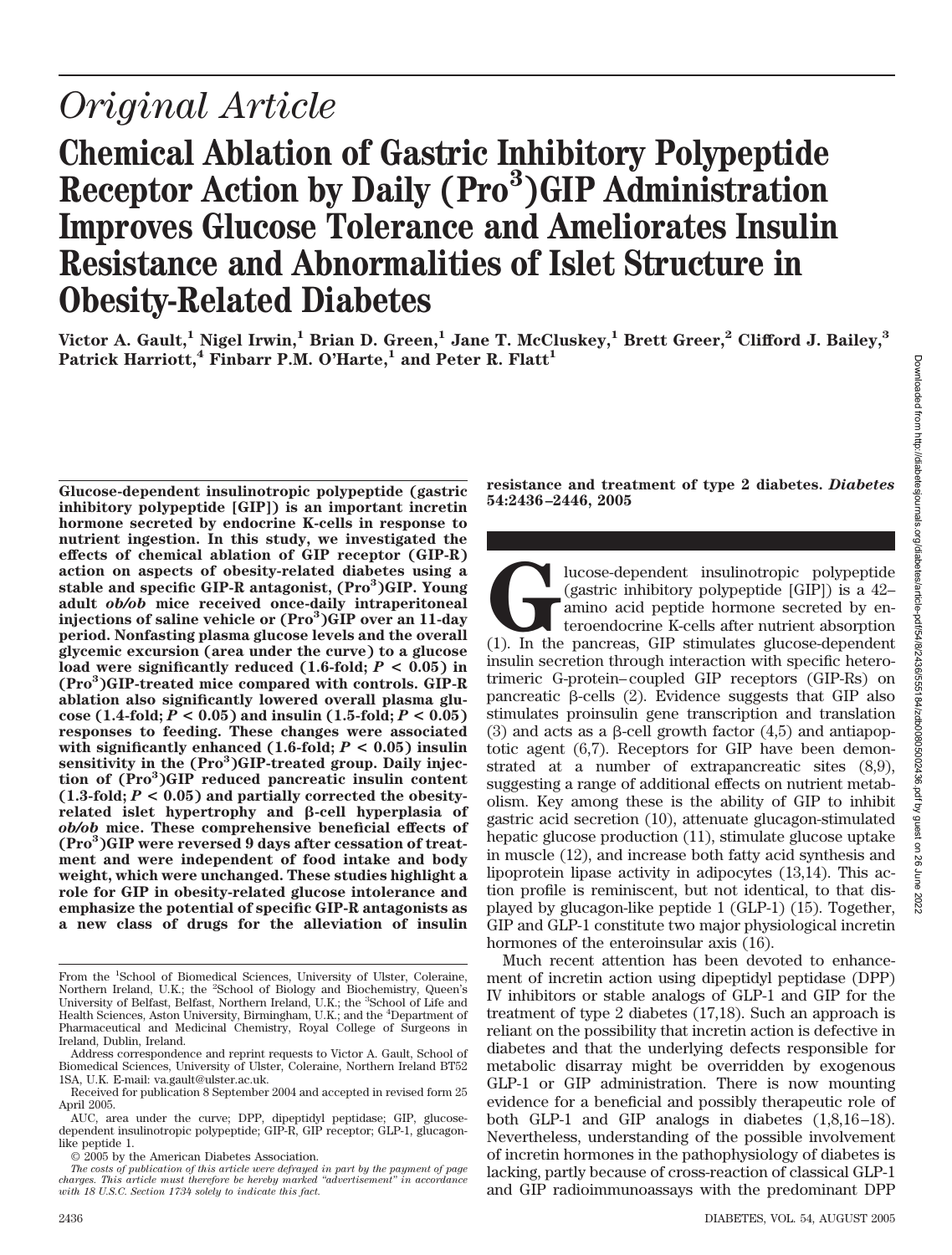

FIG. 1. Effects of (Pro<sup>3</sup>)GIP on plasma glucose and insulin response to native GIP 4 h after administration. Tests were conducted 4 h after **administration of (Pro<sup>3</sup> )GIP (25 nmol/kg body wt) or saline (0.9% NaCl) in 18-h–fasted** *ob/ob* **mice. Plasma glucose and insulin concentrations were measured before and after intraperitoneal administration of glucose (18 mmol/kg body wt) alone or in combination with native GIP (25 nmol/kg body wt). The incremental areas under the glucose or insulin curves (AUC) between 0 and 60 min are shown in the** *right panels***. Values represent means**  $\pm$  SE for eight mice. \**P* < 0.05 and \*\**P* < 0.01 compared with saline group.

IV–generated truncated peptide forms, GLP-1 (9–36) and GIP (3–42), which circulate at particularly high concentrations (1). Current opinion from clinical studies seems to suggest existence of a defect in the secretion of GLP-1 and a defect in the action of GIP in type 2 diabetes (16). However, the basis for such a conclusion is not impressive given the many previous contradictory human studies (19) and the likelihood that the reported insensitivity of pancreatic  $\beta$ -cells to GIP (20) may reflect a generalized secretory dysfunction rather than a specific cellular defect (21). The insulin secretory response to all secretagogues, including GLP-1, is compromised in type 2 diabetes (22,23). Thus the proposed use of GLP-1 and GIP for diabetes therapy is reliant on peptide engineering to provide analogs of incretin hormones with improved potency due to DPP IV resistance, decreased renal clearance, and/or enhanced GIP receptor and postreceptor activity (8).

Although no single animal model can match the complex etiology of type 2 diabetes in humans, studies of the *ob/ob* syndrome in mice have highlighted notable abnormalities of GIP in relation to the interplay between hyperphagia, hyperinsulinemia, and the metabolic demise associated with progressive obesity-related diabetes (24–

26). These animals constitute a model of type 2 diabetes associated with gross obesity and severe insulin resistance, driven by leptin deficiency (27). Furthermore, recent research suggests that an interaction between leptin and the enteroinsular axis exists (28) and that overstimulation of the GIP-R on adipocytes appears to be an important contributor to fat deposition in *ob/ob* mice (29).

In this study, we have used daily injections of the stable and specific  $GIP-R$  antagonist,  $(Pro<sup>3</sup>)GIP$ , to chemically ablate the GIP-R and evaluate the role of endogenous circulating GIP in obesity-related diabetes as manifested in *ob/ob* mice. The results reveal a cardinal role for GIP in insulin resistance and associated metabolic disturbances, and provide the first experimental evidence that GIP-R antagonists might provide a novel and effective means of treating obesity-driven forms of type 2 diabetes.

#### **RESEARCH DESIGN AND METHODS**

Obese diabetic (*ob/ob*) mice derived from the colony maintained at Aston University, Birmingham, U.K. (30), were used at 12–16 weeks of age. Animals were age matched, divided into groups, and housed individually in an air-conditioned room at  $22 \pm 2^{\circ}\text{C}$  with a 12-h–light:12-h–dark cycle. Drinking water and a standard rodent maintenance diet (Trouw Nutrition, Cheshire,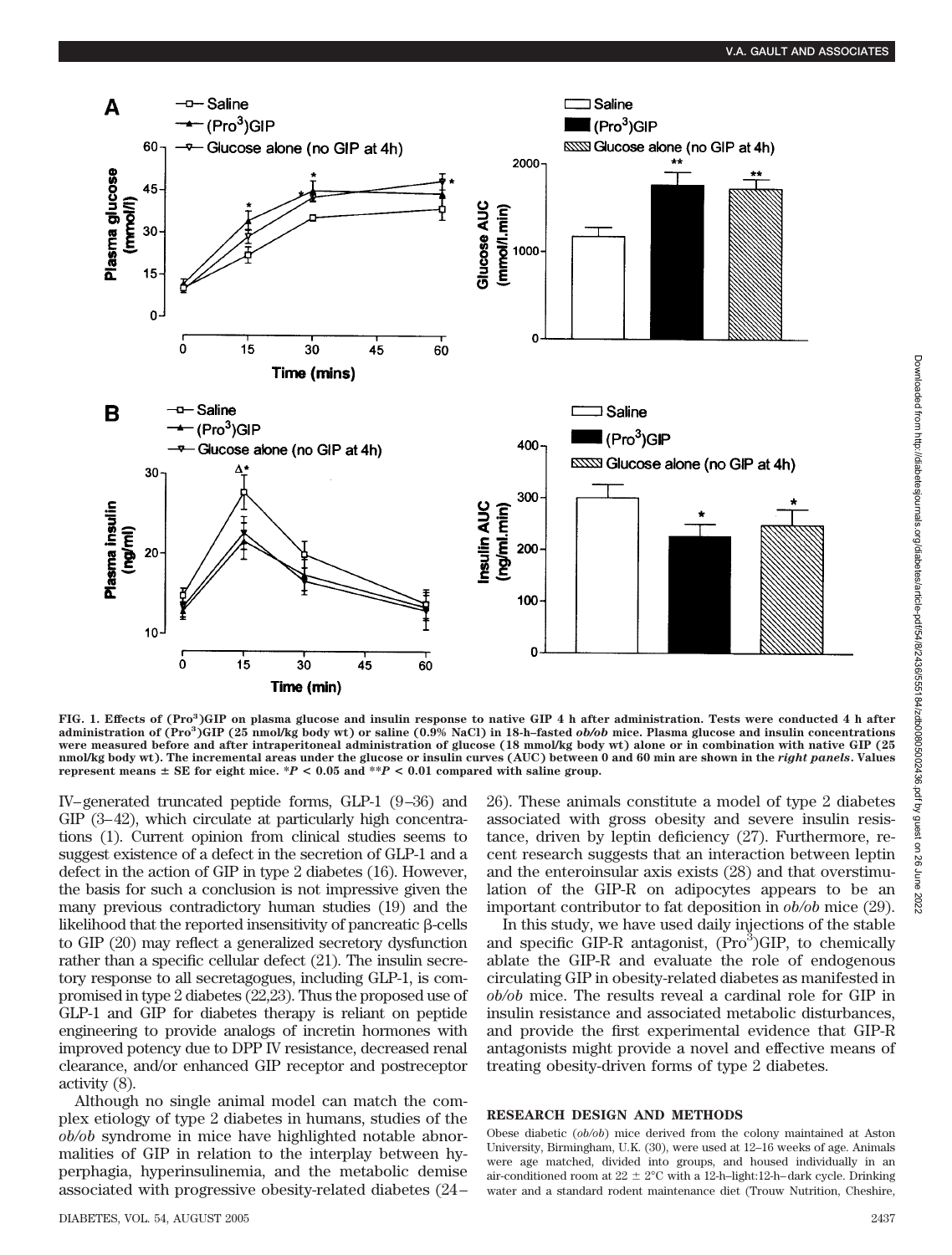

FIG. 2. Effects of daily (Pro<sup>3</sup>)GIP administration on food intake (A), body weight (B), plasma glucose (C), and insulin concentrations (D) of ob/ob **mice. Parameters were measured for 5 days before, 11 days during (indicated by horizontal black bar), and 9 days after treatment with saline or**  $(Pro^3) GIP$  (25 nmol/kg body wt/day). Values are means  $\pm$  SE for eight mice.  $*P < 0.05$  compared with saline group.

U.K.) were freely available. All animal experiments were carried out in accordance with the U.K. Animals (Scientific Procedures) Act 1986. No adverse effects were observed after administration of (Pro<sup>3</sup>)GIP.

Synthesis, purification, and characterization of (Pro<sup>3</sup>)GIP. (Pro<sup>3</sup>)GIP was sequentially synthesized on an Applied Biosystems automated peptide synthesizer (model 432 A) as reported previously (31). (Pro<sup>3</sup>)GIP was purified by reverse-phase high-performance liquid chromatography on a Waters Millennium 2010 chromatography system (software version 2.1.5) and subsequently characterized using electrospray ionization mass spectrometry as described previously (31).

**Experimental protocols for** *ob/ob* **mouse studies.** Initially, extended biological activity of (Pro<sup>3</sup>)GIP was examined in 18-h-fasted *ob/ob* mice 4 h after administration. Thereafter, over an 11-day period, mice received oncedaily intraperitoneal injections (1700) of either saline vehicle (0.9% [wt/vol] NaCl) or (Pro<sup>3</sup>)GIP (25 nmol/kg body wt). During a subsequent 9-day period, observations were continued after discontinuation of (Pro<sup>3</sup>)GIP administration. Food intake and body weight were recorded daily, whereas plasma glucose and insulin concentrations were monitored (1000) at intervals of 2–6 days. Whole blood for the measurement of  $HbA_{1c}$  (A1C) was taken on days 11 and 20. Intraperitoneal glucose tolerance (18 mmol/kg body wt), metabolic response to native GIP (25 nmol/kg body wt), and insulin sensitivity (50 units/kg body wt) tests were performed on days 11 and 20. Mice fasted for 18 h were used to examine the metabolic response to 15 min of feeding. All acute tests commenced at 1000. In a separate series, pancreatic tissues were excised at the end of the 11-day treatment period or 9 days after discontinuation of (Pro<sup>3</sup>)GIP and processed for immunohistochemistry or measurement of insulin after extraction with 5 ml/g ice-cold acid ethanol (750 ml ethanol, 235 ml  $H<sub>2</sub>O$ , and 15 ml of concentrated HCl). Blood samples taken from the cut tip of the tail vein of conscious mice at the times indicated in the figures were immediately centrifuged using a Beckman microcentrifuge (Beckman Instruments, Galway, Ireland) for 30 s at 13,000*g*. The resulting plasma was then aliquoted into fresh Eppendorf tubes and stored at  $-20^{\circ}$ C before glucose and insulin determinations.

**Biochemical analysis.** Plasma glucose was assayed by an automated glucose oxidase procedure (32) using a Beckman Glucose Analyzer II (Beckman Instruments). Plasma and pancreatic insulin were assayed by a modified dextran-coated charcoal radioimmunoassay (33). A1C was determined using cation-exchange columns (Sigma, Poole, Dorset, U.K.) with measurement of absorbance (415 nm) in wash and eluting buffer using a VersaMax Microplate Spectrophotometer (Molecular Devices, Wokingham, Berkshire, U.K.).

**Immunocytochemistry.** Tissue fixed in 4% paraformaldehyde–PBS and embedded in paraffin was sectioned at  $8 \mu m$ . After dewaxing, sections were incubated with blocking serum (Vector Laboratories, Burlingame, CA) before exposure to insulin antibody. Tissue samples were then incubated consecutively with secondary biotinylated universal, pan-specific antibody (Vector Laboratories) and streptavidin-peroxidase preformed complex (Vector Laboratories). After washing, the stained pancreatic tissue was counterstained with hematoxylin (BDH Chemicals, Dorset, U.K.) and then plunged into acid methanol (500 ml methanol, 500 ml H<sub>2</sub>O, and 2.5 ml concentrated HCl) before dehydration and mounting in Depex (BDH Chemicals). The stained slides were viewed under a microscope (Nikon Eclipse E2000; Diagnostic Instruments, Sterling Heights, MI) attached to a JVC camera (model KY-F55B; JVC, London, U.K.) and analyzed using Kromoscan imaging software (Kinetic Imaging Limited, Faversham, Kent, U.K.). The average number and diameter of every islet in each section was estimated in a blinded manner using an eyepiece graticule calibrated with a stage micrometer (Graticules Limited, Tonbridge, Kent, U.K.). The longest and shortest diameters of each islet were determined with the graticule. Half of the sum of these two values was then considered to be the average islet diameter. Approximately 60–70 random sections were examined from the pancreas of each mouse.

**Statistics.** Results are expressed as means  $\pm$  SE. Data were compared using ANOVA, followed by a Student-Newman-Keuls post hoc test. Area under the curve (AUC) analyses were calculated using the trapezoidal rule with baseline subtraction (34).  $P < 0.05$  was considered to be statistically significant.

## **RESULTS**

**Effects of (Pro3 )GIP on plasma glucose and insulin concentrations 4 h after administration.** As shown in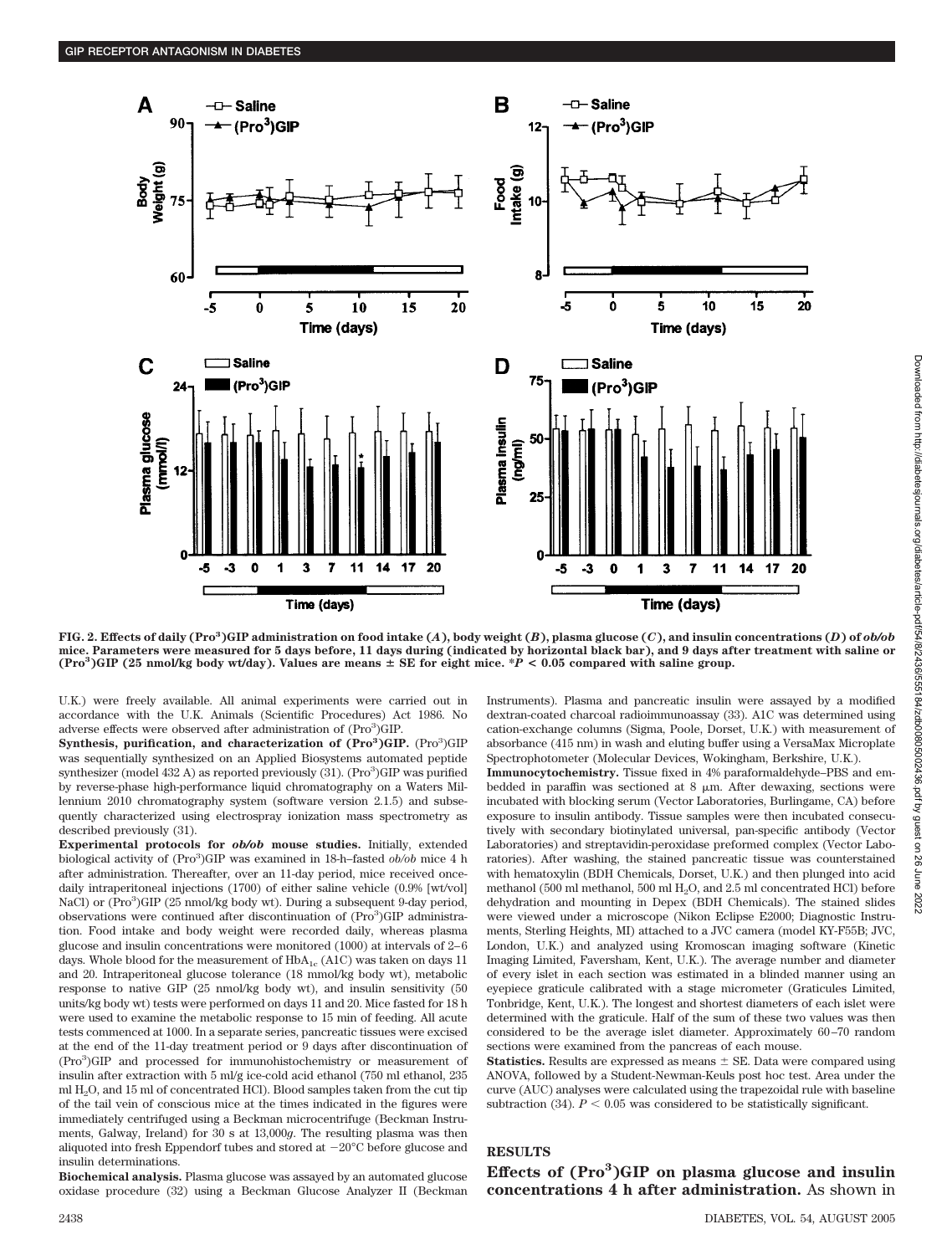

**FIG. 3. Effects of daily (Pro3 )GIP administration on glucose tolerance and plasma insulin response to glucose in** *ob/ob* **mice. Tests were conducted after daily treatment with (Pro3 )GIP (25 nmol/kg body wt/day) for 11 days (***A***) or 9 days after cessation of treatment (***B***). Glucose (18 mmol/kg body wt) was administered at the time indicated by the arrow. Plasma glucose and insulin AUC values for 0–60 min postinjection, with identical baseline subtractions in each case to demonstrate the complete effect of (Pro<sup>3</sup> )GIP treatment, are shown in** *insets***. Values are means** - **SE for eight mice.**  $*P < 0.05$ ,  $*P < 0.01$ , and  $**P < 0.001$  compared with saline group.

Fig. 1, administration of (Pro<sup>3</sup>)GIP 4 h previously impaired the plasma glucose and insulin responses to native GIP, given together with glucose. AUC glucose and insulin values were increased by 151% ( $P < 0.05$ ) and decreased by 25% ( $P <$ 0.05), respectively, compared with saline-treated controls. The resulting profile was similar to that induced by glucose given alone in the absence of GIP. This supports a protracted biological half-life and forms the basis of the once-daily injection. Unfortunately, it is not possible to measure (Pro<sup>3</sup>)GIP in plasma of  $ob/ob$  mice using commercially available GIP antiserum. However, it is notable that exenatide, a DPP IV–resistant synthetic agonist of the sister incretin hormone GLP-1, persists for more than 15 h after a single injection in patients with type 2 diabetes (35).

**Effects of (Pro3 )GIP on food intake, body weight, and nonfasting plasma glucose and insulin concentra**tions. Administration of (Pro<sup>3</sup>)GIP had no effect on food intake and body weight (Fig. 2*A* and *B*). On day 11, plasma glucose had declined to significantly reduced  $(P < 0.05)$ concentrations in  $ob/ob$  mice receiving  $(Pro<sup>3</sup>)GIP$  (Fig. 2*C*). Cessation of treatment returned plasma glucose concentrations toward control levels. Consistent with this

pattern, A1C was significantly lower ( $P < 0.05$ ) after 11 days of treatment with  $(Pro<sup>3</sup>)GIP$  than either before or 9 days after cessation of daily injection  $(8.0 \pm 0.3, 6.9 \pm 0.2,$ and 7.7  $\pm$  0.4%, respectively). No significant changes in plasma insulin levels were noted during or after the treatment period (Fig. 2*D*). **Effects of (Pro3 )GIP on glucose tolerance.** Daily ad-

ministration of (Pro<sup>3</sup>)GIP for 11 days resulted in significantly reduced  $(P < 0.001)$  plasma glucose concentrations at 15, 30, and 60 min after intraperitoneal glucose (Fig. 3*A*). This was corroborated by a significantly decreased 0 to 60-min AUC value (Fig. 3*A*), which was reduced 2.1-fold  $(P < 0.01)$  compared with controls. Plasma insulin concentrations were also significantly  $(P < 0.05)$  reduced 15, 30, and 60 min after intraperitoneal glucose injection in the (Pro3 )GIP-treated group (Fig. 3*A*). AUC 0- to 60-min values were also significantly decreased  $(P < 0.001)$ . Interestingly, an almost identical pattern was observed when 11-day–treated *ob/ob* mice were administered glucose together with native GIP (25 nmol/kg body wt) (Fig. 4). This supports the view that GIP action was effectively antagonized in the (Pro<sup>3</sup>)GIP-treated group. Discontinuation of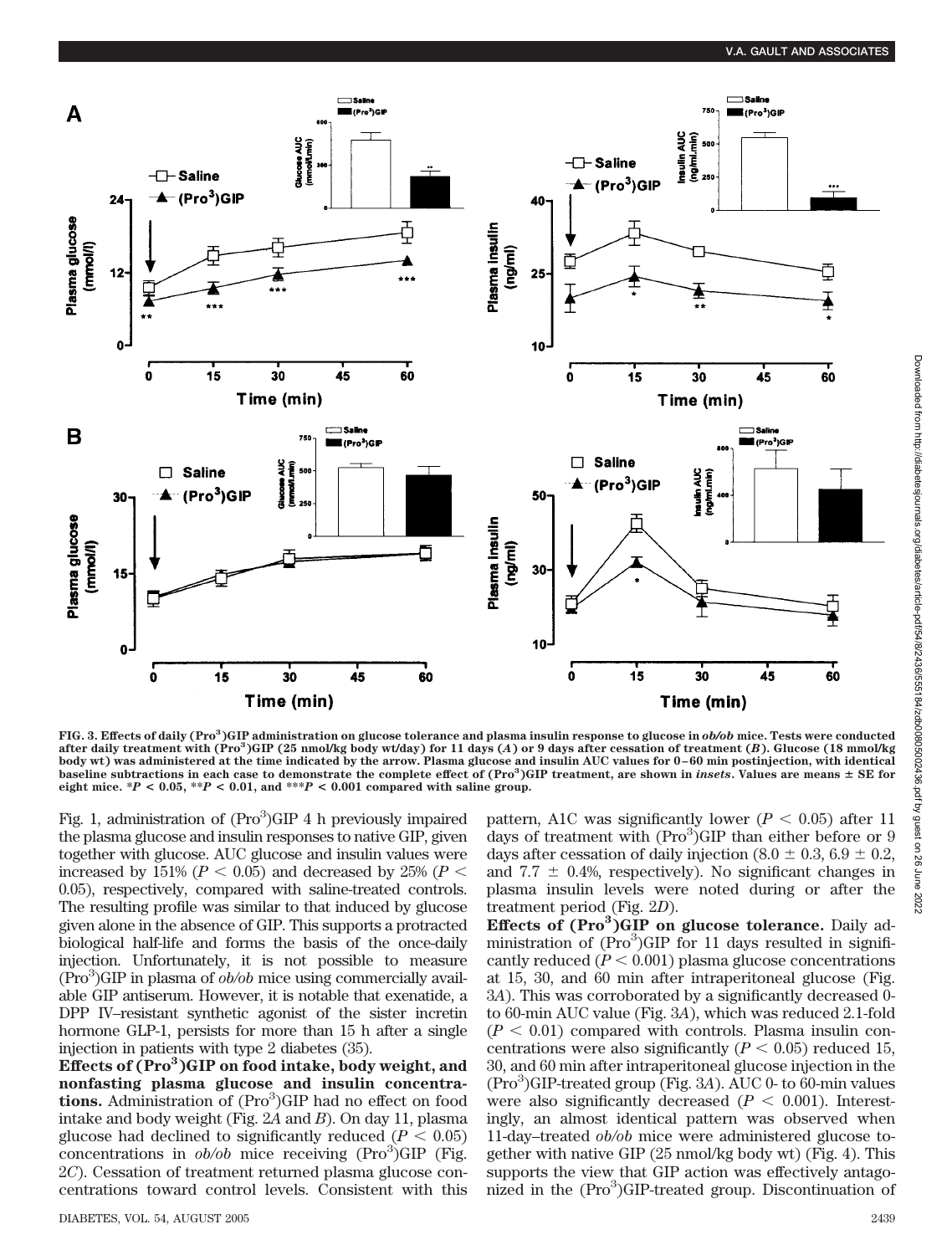

**FIG. 4. Effects of daily (Pro<sup>3</sup> )GIP administration on plasma glucose and insulin responses to native GIP administered together with glucose. Tests were conducted after treatment with (Pro<sup>3</sup> )GIP (25 nmol/kg body wt/day) or saline for 11 days. GIP (25 nmol/kg body wt) and glucose (18 mmol/kg body wt) were administered at the time indicated by the arrow. Plasma glucose and insulin AUC values for 0–60 min are shown in the** *right panels***.** Values represent means  $\pm$  SE for eight mice. \**P* < 0.05 and \*\**P* < 0.01 compared with saline group.

(Pro<sup>3</sup>)GIP treatment for 9 days (20th day of study) resulted in almost identical plasma glucose and insulin responses to intraperitoneal glucose (Fig. 3), with lower glucosemediated plasma insulin concentrations noted at one time point (15 min;  $P < 0.05$ ).

Effects of (Pro<sup>3</sup>)GIP on metabolic response to feed**ing and insulin sensitivity.** Plasma glucose and insulin responses to 15-min feeding were significantly lowered (*P*  $(0.05)$  at 30 and 60 min in  $o\bar{b}/ob$  mice treated with (Pro<sup>3</sup>)GIP for 11 days (Fig. 5). Similarly, AUC glucose and insulin were significantly  $(P < 0.05)$  decreased in  $(\text{Pro}^3)\text{GIP-treated }ob/ob$ mice, despite similar food intakes of  $0.3-0.5$  g  $\cdot$  mouse<sup>-1</sup>  $\cdot$  15  $min^{-1}$ . As shown in Fig. 6*A*, the hypoglycemic action of insulin was significantly  $(P < 0.05)$  augmented in terms of AUC measures and postinjection values in *ob/ob* mice treated with  $(Pro<sup>3</sup>)GIP$  for 11 days. The responses 9 days after discontinuation of (Pro<sup>3</sup>)GIP treatment were similar to those in saline-treated controls (Fig. 6*B*).

**Effects of (Pro3 )GIP on pancreatic insulin and islet** morphology. (Pro<sup>3</sup>)GIP treatment had no effect on pancreatic weight (Fig. 7*A*). However, pancreatic insulin content was significantly  $(P < 0.05)$  decreased in *ob/ob* mice

receiving (Pro<sup>3</sup>)GIP for 11 days compared with controls (Fig. 7*B*). No significant differences were observed in islet number per pancreatic section (Fig. 7*C*), but average islet diameter was markedly and significantly reduced (*P* 0.001) in (Pro<sup>3</sup>)GIP-treated *ob/ob* mice (Fig. 7D). These effects were effectively reversed by discontinuation of (Pro<sup>3</sup>)GIP on day 20; however, average islet diameter was still significantly reduced ( $P < 0.05$ ). As shown in Fig. 8*A*, more detailed analysis revealed that the reduction is islet diameter on day 11 was due to a significant decrease (*P* 0.001) in the percentage of larger diameter  $(>0.15$  mm) islets with increases in the proportion of islets with small  $(< 0.10$  mm) and medium  $(0.1 - 0.15$  mm) diameters. Figure 8*D* presents similar analysis after cessation of treatment, with a significant  $(P < 0.05)$  increase in the percentage of small islets still apparent. Representative images (magnification  $\times$ 40) of pancreata immunohistologically stained for insulin from 11-day (Pro<sup>3</sup>)GIP-treated *ob/ob* mice (Fig. 8*B*) and saline-treated controls (Fig. 8*C*) illustrate the dramatic changes in pancreatic islet morphology induced by (Pro<sup>3</sup>)GIP treatment. Pancreata immunohistologically stained for insulin on day 20 are also shown (Fig. 8*E* and *F*).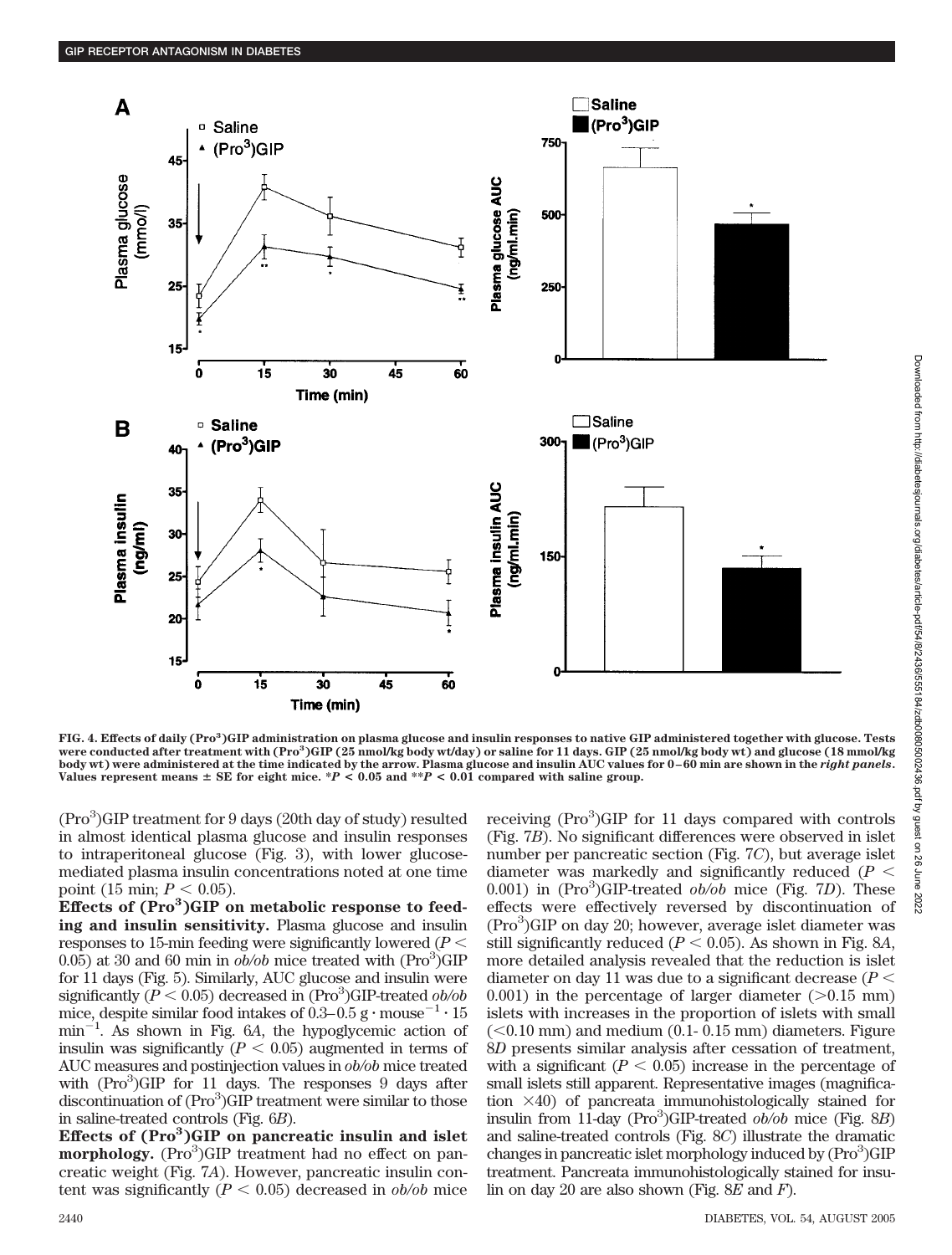

**FIG. 5. Effects of daily (Pro3 )GIP administration on glucose and insulin responses to feeding in 18-h–fasted** *ob/ob* **mice. Tests were conducted after daily treatment with (Pro3 )GIP (25 nmol/kg body wt/day) or saline for 11 days. The arrow indicates the time of feeding (15 min). AUC values** for  $0-105$  min postfeeding are also shown. Values are means  $\pm$  SE for eight mice.  $*P < 0.05$  compared with saline group.

### **DISCUSSION**

Knockout of the GIP-R in normal mice has been shown to result in significant impairment of glucose tolerance and meal-induced insulin secretion without appreciable effects on food intake, body weight, basal glucose, or insulin concentrations (36). More recent studies with genetic GIP-R knockout mice have corroborated these findings and have additionally shown that GIP has a significant involvement in the enteroinsular axis (37,38). However, double knockout of receptors for GLP-1 and GIP results in a surprisingly modest deterioration of glucose homeostasis (39,40), indicating possible upregulation of compensatory mechanisms during life-long deletion of GLP-1 and GIP receptors.

We have recently developed (Pro<sup>3</sup>)GIP as a specific and potent antagonist of the GIP-R that is highly stable and resistant to DPP IV–mediated degradation (31). Using (Pro<sup>3</sup>)GIP acutely, we have highlighted the involvement of GIP in the plasma insulin response to feeding and the enteroinsular axis of *ob/ob* mice (41). Comparison with the effects of the GLP-1-R antagonist, exendin (9–39), indicates that GIP contributes substantially to the insulinreleasing actions of the enteroinsular axis and represents the major physiological incretin (41). Consistent with this view, we have recently shown that once-daily administration of (Pro<sup>3</sup>)GIP to normal mice for 11 days results in the reversible impairment of glucose tolerance associated with decreased insulin sensitivity (42). Basal and postprandial insulin secretion together with pancreatic insulin content and islet morphology were unchanged. Thus, longer-term chemical ablation of GIP-R function with daily  $(Pro<sup>3</sup>) GIP$  largely mimics the phenotype induced by genetic GIP-R knockout in mice with the exception of revealing a potentially important additional effect of endogenous GIP on insulin action, which appears to be independent of enhanced insulin secretion.

Given the important role ascribed to GIP in the enteroinsular axis and the fact that *ob/ob* mice are noted for intestinal K-cell hyperplasia and markedly elevated concentrations of intestinal and circulating GIP (24–26), it may be logical to anticipate that chemical ablation of  $GIP-Rs$  with  $(Pro<sup>3</sup>)GIP$  would result in a significant worsening of glucose homeostasis and increasing hyperglycemia in *ob/ob* mice. Thus, considering the insulin-releasing actions of elevated GIP in young *ob/ob* mice and its likely link to the hyperinsulinemia of the mutant (24–26), an anticipated decline in circulating insulin as a consequence of GIP-R ablation would be expected to counteract the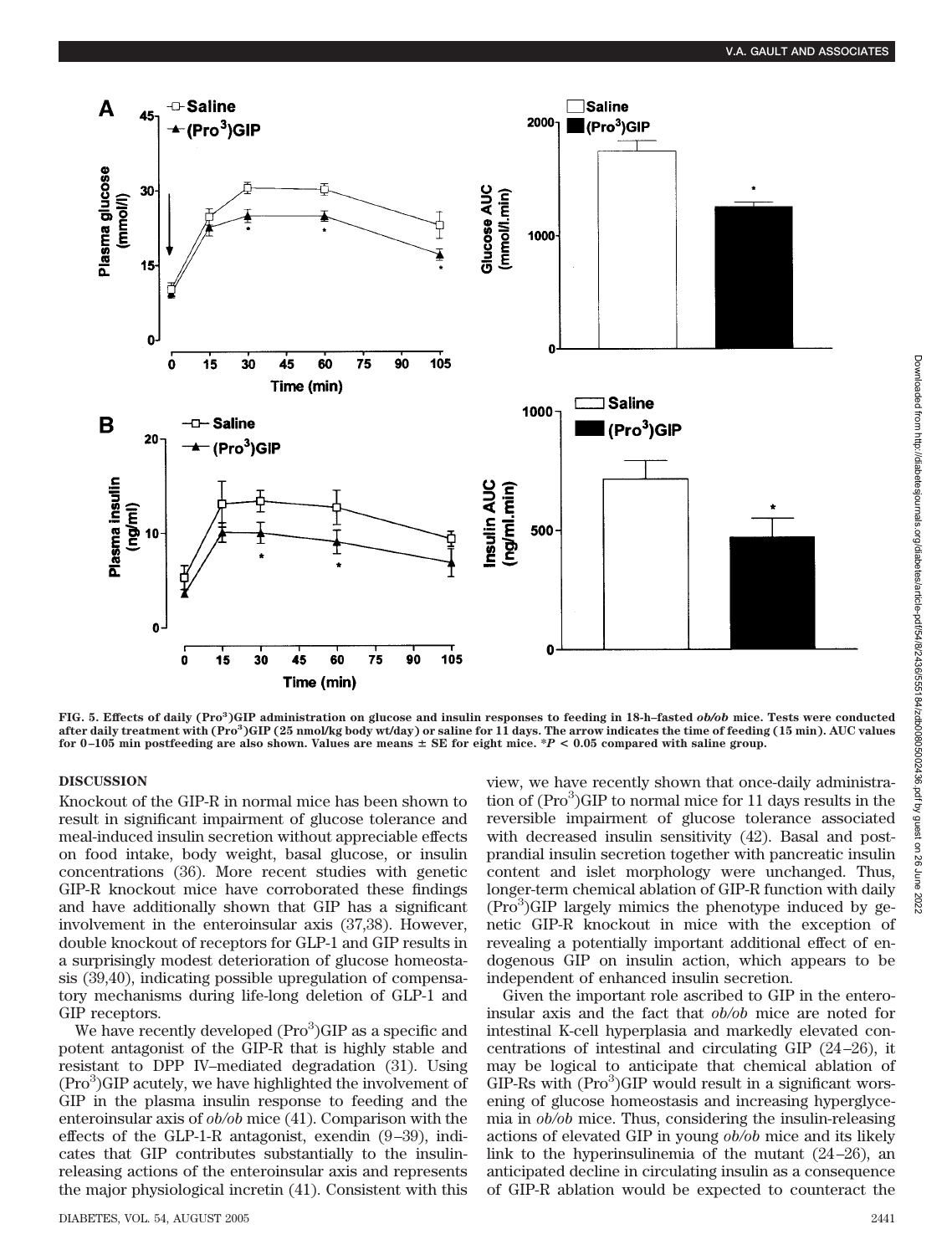

**FIG. 6. Effects of daily (Pro3 )GIP administration on insulin sensitivity in** *ob/ob* **mice. Tests were conducted after daily treatment with (Pro3 )GIP (25 nmol/kg body wt/day) or saline for 11 days (***A***) or 9 days (***B***) after cessation of treatment. Data are presented as millimoles per liter (***left panels***) and percent basal (***right panels***). Insulin (50 units/kg body wt) was administered by intraperitoneal injection at the time indicated by** the arrow. AUC values for  $0-60$  min postinjection are also shown. Values are means  $\pm$  SE for eight mice.\* $P < 0.05$  compared with saline group.

compensatory  $\beta$ -cell hyperplasia thought to lay behind the lack of progression of Aston *ob/ob* mice to the more severe diabetes phenotype expressed by the *ob* mutation on the C57BL/KsJ background (27).

Far from reproducing this predicted scenario and the metabolic deterioration observed after genetic or chemical knockout of the GIP-R in normal mice (36,42), *ob/ob* mice treated with daily (Pro<sup>3</sup>)GIP for 11 days exhibited a marked improvement in diabetic status. This included decreased fasting and basal hyperglycemia, lowered A1C, improved glucose tolerance, and a significantly diminished glycemic excursion after feeding. Notably, basal and glucose-stimulated plasma insulin concentrations were decreased, suggesting that insulin sensitivity must have improved significantly after (Pro<sup>3</sup>)GIP to restrain the hyperglycemia. Insulin sensitivity tests conducted after 11 days of (Pro<sup>3</sup>)GIP administration revealed a 57% increase in the glucose-lowering action of exogenous insulin. Bearing in mind that the severity of the *ob/ob* syndrome represents a tough test for current antidiabetic drugs, including insulin, sulfonylureas, metformin, and thiazolidenediones (23,43,44), induction of such rapid and revers-

ible changes by GIP-R blockade using (Pro<sup>3</sup>)GIP is unprecedented.

It is important to note that the above effects were observed independently of any change in food intake or body weight in (Pro<sup>3</sup>)GIP-treated *ob*/ob mice. This is in accordance with the view that endogenous GIP lacks effects on feeding activity (1). However, the observation on body weight contrasts with findings in *ob/ob* mice crossbred to genetically knockout GIP-R function (29). Thus in these transgenic mice, life-long depletion of GIP-R function was associated with decreased body weight gain and significant amelioration of both adiposity and insulin resistance compared with control  $(Lep^{o\bar{b}}/Lep^{o\bar{b}})$  mice (29). In this previous study, the improvement of insulin sensitivity may have been a simple consequence of reduced adipose tissue mass, as this would significantly enhance peripheral glucose disposal (27). However, the present results observed in rapid time and without effects on feeding or body weight clearly indicate the involvement of an alternative mechanism.

The most plausible explanation for the present data stems from appreciation of the key milestones in the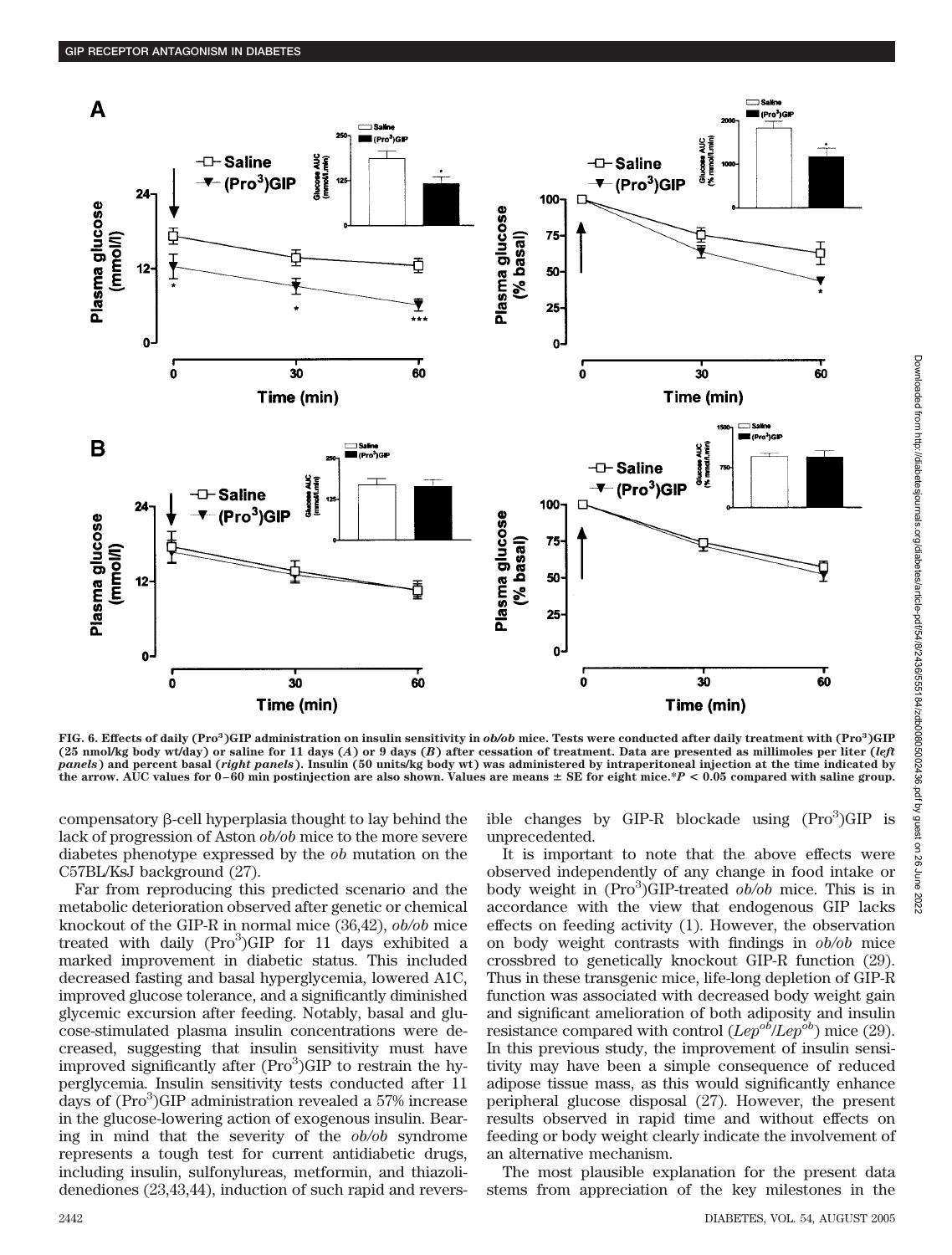

FIG. 7. Effects of daily (Pro<sup>3</sup>)GIP administration on pancreatic weight (A), insulin content (B), islet number (*C*), and islet diameter (*D*) in ob/ob<br>mice. Parameters were measured after daily treatment with (Pro<sup>3</sup>)GIP of treatment (day 20). Values are means  $\pm$  SE for eight mice.  $*P < 0.05$  and  $***P < 0.001$  compared with saline group.

age-dependent progression of the *ob/ob* syndrome on the Aston background, as depicted in Fig. 9. Because of double-recessive *ob* mutation and resulting leptin deficiency, young *ob/ob* mice develop a profound early hyperphagia (30). Substantial enteroendocrine stimulation results in K-cell hyperplasia and markedly elevated concentrations of intestinal and circulating GIP (24–26). This in turn promotes islet hypertrophy and  $\beta$ -cell hyperplasia (30) together with marked hyperinsulinemia and mounting insulin resistance (45). This process manifests itself in terms of rising basal hyperglycemia and glucose intolerance. A vicious spiral is thus established wherein  $\beta$ -cell compensation results in marked hyperinsulinemia that attempts to moderate increasing insulin resistance (30,45). Viewed in this context, it is clear that chemical ablation of GIP-R function with daily (Pro $3$ )GIP will decrease  $\beta$ -cell stimulation and hyperinsulinemia. However, instead of causing further impairment of glucose homeostasis, a preferentially marked improvement of insulin sensitivity results in a substantial improvement of the metabolic syndrome. Further support for this scenario is the partial amelioration of islet hypertrophy and  $\beta$ -cell hyperplasia in (Pro<sup>3</sup>)GIP-treated *ob/ob* mice (Fig. 8). Notably, average islet diameter was diminished with the largest islets  $(>15$ mm) being replaced by a greater proportion with small or medium diameters (0.1–15 mm). These effects were largely reversed by 9-day cessation of treatment, supporting the

idea of active islet and β-cell growth in adult *ob/ob* mice (30). Recent observations indicate that GIP acts as a mitotic stimulus and antiapoptotic agent to the  $\beta$ -cell  $(4-7)$ . Thus, we suppose that negative effects of  $(Pro<sup>3</sup>)GIP$ on islet size reflect a combination of decreased proliferation and increased apoptosis of  $\beta$ -cells. However, further studies are required to substantiate this view.

Although blockade of GIP-R action on  $\beta$ -cells may explain a large part of the observed changes induced by (Pro<sup>3</sup>)GIP on islet architecture, plasma insulin, insulin sensitivity, and glucose homeostasis, it is unlikely to represent the entire story. For example, blockade of GIP upregulation of hexose transport in the intestine may be one possible contributory mechanism (46). In addition, receptors for GIP have been identified on many tissues, including islet cells, stomach, adrenal cortex, brain, bone, endothelial cells, adipocytes, and muscle (47). The presence of GIP-R on adipocytes is particularly interesting because there is increasing awareness that GIP has important effects on lipid metabolism (9). These include enhancement of chylomicron clearance, lipoprotein lipase activity, fatty acid synthesis, and reduction of postprandial triglycerides (48). Furthermore, fatty acids represent a particularly powerful stimulus to K-cell hyperplasia and GIP secretion, as already noted in *ob/ob* mice (25,26,49).

Additional work is required to assess the direct effects of GIP on insulin sensitivity. However, it seems likely that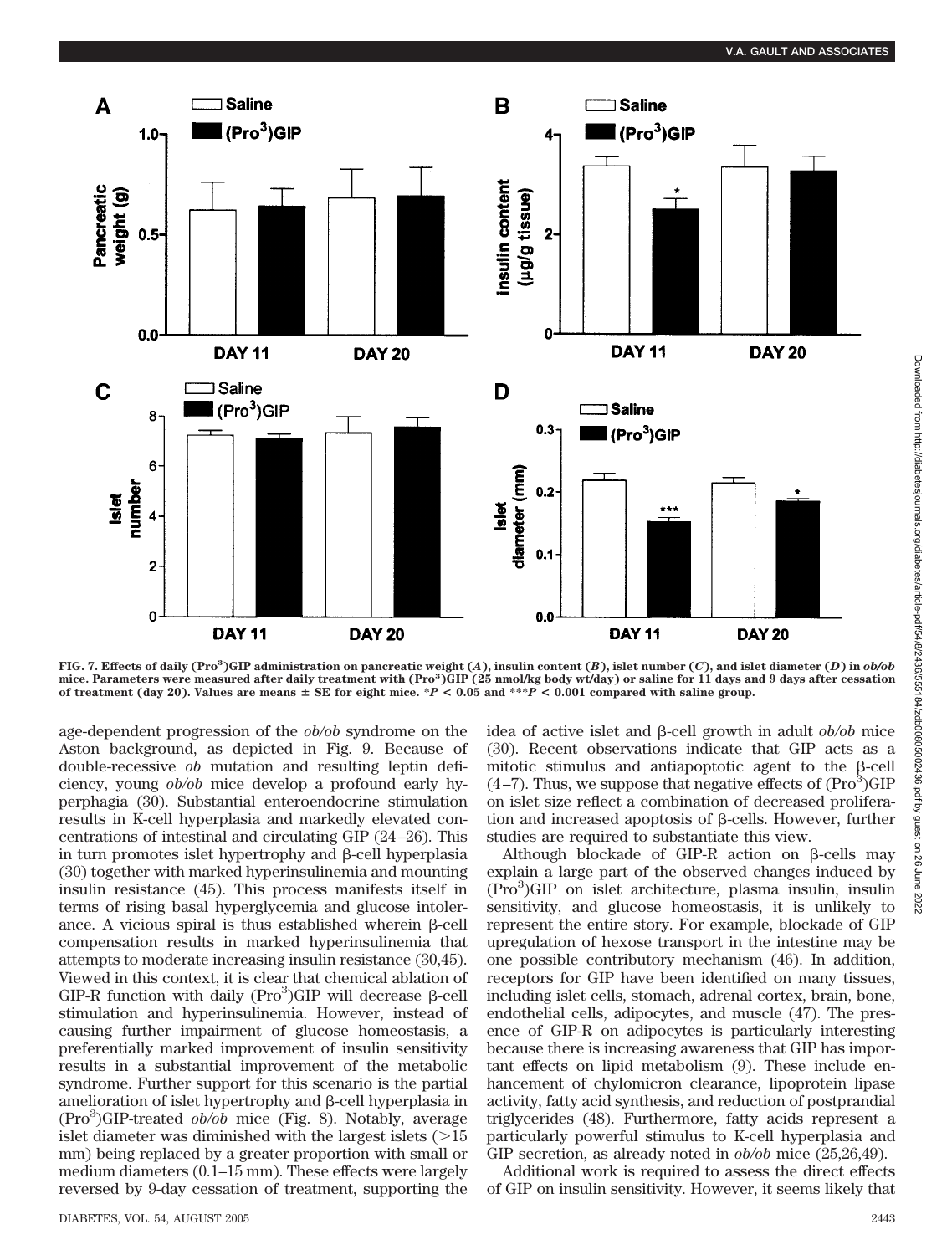

**FIG. 8. Effects of daily (Pro3 )GIP administration on islet size and morphology in** *ob/ob* **mice. Parameters were measured after daily treatment with (Pro<sup>3</sup> )GIP (25 nmol/kg body wt/day) or saline for 11 days (***A***) and 9 days after cessation of treatment.** *D***: Proportion of islets classified as large** diameter ( $>0.15$  mm), medium diameter ( $0.1-0.15$  mm), and small diameter ( $< 0.1$  mm) are shown. Values are means  $\pm$  SE for eight mice. B, C, *E*, and *F*: Representative images (magnification  $\times$  40) of pancreata stained for insulin after 11 days treatment with (Pro<sup>3</sup>)GIP (*B*) or saline (*C*); *E* **and** *F* **represent corresponding images 9 days after cessation of treatment. The arrows indicate islets.**

GIP-R antagonists may, in addition to enhancing insulin sensitivity through depression of hyperinsulinemia and consequent upregulation of insulin receptors, directly improve insulin action in both the absence and presence of



**FIG. 9. Scheme illustrating how the GIP-R antagonist, (Pro<sup>3</sup> )GIP, counters -cell hyperplasia, hyperinsulinemia, and insulin resistance leading to improved glucose intolerance and diabetes control. Possible longer-term direct actions of GIP on adipocyte function and fat stores suggested by studies in GIP-R knockout** *ob/ob* **mice have been omitted.**

decreased adipocyte lipid accumulation. Clearly, studies for much longer than the present 11-day period are required to evaluate the antiobesity potential of GIP-R antagonists as suggested by the results in genetic GIP-R knockout *ob/ob* mice reported by Miyawaki et al. (29).

In conclusion, the present study has demonstrated for the first time that daily administration of the GIP-R antagonist, (Pro<sup>3</sup>)GIP, improves glucose tolerance and ameliorates insulin resistance and abnormalities of islet structure and function in *ob/ob* mice. Notably, these effects were reversed by discontinuation of  $(Pro<sup>3</sup>)GIP$  for 9 days. Freedom from any obvious side effects is also in accordance with earlier observations in normal mice (42) and mice genetically engineered with life-long GIP-R deficiency (29). The present observations point to a cardinal role of endogenous GIP in the pathogenesis of obese insulin-resistant diabetes. More importantly, the data indicate that GIP-R antagonists, such as (Pro<sup>3</sup>)GIP, might provide a novel, physiological, and effective means to treat obese type 2 diabetes through the alleviation of insulin resistance.

### **ACKNOWLEDGMENTS**

This study was supported by University of Ulster Research Strategy Funding.

This study is dedicated to the memory of Professor Keith D. Buchanan, friend and pioneer in the field of enteroinsular hormones.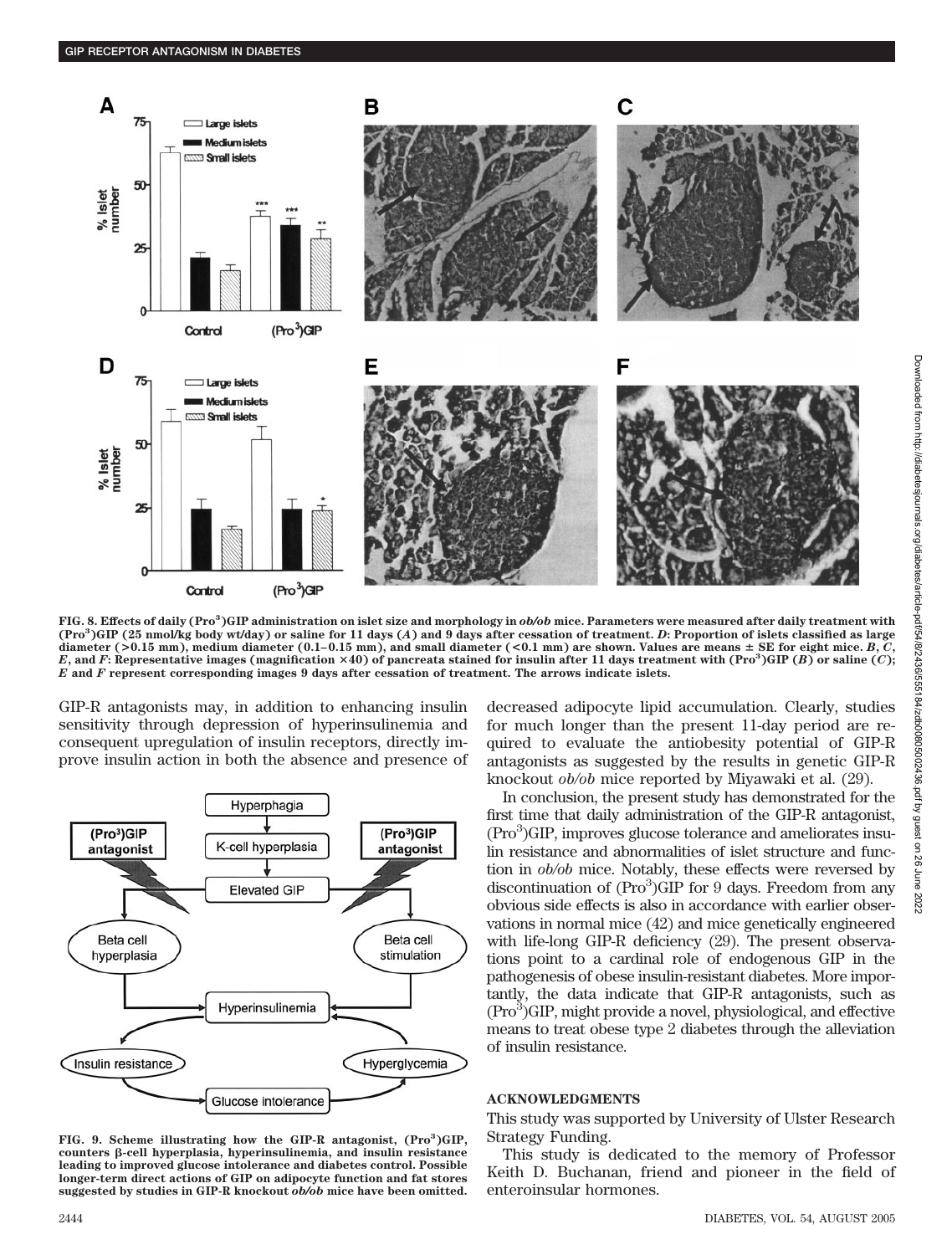- 1. Meier JJ, Nauck MA, Schmidt WE, Gallwitz B: Gastric inhibitory polypeptide: the neglected incretin revisited. *Regul Pept* 107:1–13, 2002
- 2. Amiranoff B, Vauclin-Jacques N, Laburthe M: Functional GIP receptors in a hamster pancreatic beta cell line, In 111: specific binding and biological effects. *Biochem Biophys Res Commun* 123:671–676, 1984
- 3. Wang Y, Montrose-Rafizadeh C, Adams L, Raygada M, Nadiv O, Egan JM: GIP regulates glucose transporters, hexokinases, and glucose-induced insulin secretion in RIN 1046-38 cells. *Mol Cell Endocrinol* 116:81–87, 1996
- 4. Pospisilik JA, Martin J, Doty T, Ehses JA, Pamir N, Lynn FC, Piteau S, Demuth HU, McIntosh CH, Pederson RA: Dipeptidyl peptidase IV inhibitor  $t$ reatment stimulates  $\beta$ -cell survival and islet neogenesis in streptozotocininduced diabetic rats. *Diabetes* 52:741–750, 2003
- 5. Trumper A, Trumper K, Trusheim H, Arnold R, Goke B, Horsch D: Glucose-dependent insulinotropic polypeptide is a growth factor for  $\beta$ (INS-1) cells by pleiotropic signaling. *Mol Endocrinol* 15:1559–1570, 2001
- 6. Ehses JA, Casilla VR, Doty T, Pospisilik JA, Winter KD, Demuth HU, Pederson RA, McIntosh CH: Glucose-dependent insulinotropic polypeptide promotes  $\beta$ -(INS-1) cell survival via cyclic adenosine monophosphatemediated caspase-3 inhibition and regulation of p38 mitogen-activated protein kinase. *Endocrinology* 144:4433–4445, 2003
- 7. Trumper A, Trumper K, Horsch D: Mechanisms of mitogenic and antiapoptotic signaling by glucose-dependent insulinotropic polypeptide in (INS-1)-cells. *J Endocrinol* 174:233–246, 2002
- 8. Gault VA, Flatt PR, O'Harte FPM: Glucose-dependent insulinotropic polypeptide analogues and their therapeutic potential for the treatment of obesity-diabetes. *Biochem Biophys Res Commun* 308:207–213, 2003
- 9. Yip RG, Wolfe MM: GIP biology and fat metabolism. *Life Sci* 66:91–103, 2000
- 10. Brown JC, Pederson RA, Jorpes JE, Mutt V: Preparation of a highly active enterogastrone. *Can J Physiol Pharmacol* 47:113–114, 1969
- 11. Andersen DK, Putnam WS, Hanks JB, Wise JE, Lebovitz HE, Jones RS: Gastric inhibitory polypeptide (GIP) suppression of hepatic glucose production. *Regul Pept* 1:4–9, 1980
- 12. O'Harte FPM, Gray AM, Flatt PR: Gastric inhibitory polypeptide and effects of glycation on glucose transport and metabolism in isolated mouse abdominal muscle. *J Endocrinol* 156:237–243, 1998
- 13. Oben J, Morgan L, Fletcher J, Marks V: Effect of the entero-pancreatic hormones, gastric inhibitory polypeptide and glucagon-like polypeptide-1(7–36) amide, on fatty acid synthesis in explants of rat adipose tissue. *J Endocrinol* 130:267–272, 1991
- 14. Knapper JM, Puddicombe SM, Morgan LM, Fletcher JM: Investigations into the actions of glucose-dependent insulinotropic polypeptide and glucagon like peptide-1(7–36)amide on lipoprotein lipase activity in explants of rat tissue. *J Nutr* 125:183–188, 1995
- 15. Meier JJ, Nauck MA: The potential role of glucagon-like peptide 1 in diabetes. *Curr Opin Investig Drugs* 5:402–410, 2004
- 16. Holst JJ, Gromada J: Role of incretin hormones in the regulation of insulin secretion in diabetic and nondiabetic humans. *Am J Physiol Endocrinol Metab* 287:E199–E206, 2004
- 17. Green BD, Gault VA, O'Harte FPM, Flatt PR: Structurally modified analogues of glucagon-like peptide-1 (GLP-1) and glucose-dependent insulinotropic polypeptide (GIP) as future antidiabetic agents. *Curr Pharm Des* 10:3651–3662, 2004
- 18. Drucker DJ: Enhancing incretin action for the treatment of type 2 diabetes. *Diabetes Care* 26:2929–2940, 2003
- 19. Morgan LM: Insulin secretion and the enteroinsular axis. In *Nutrient Regulation of Insulin Secretion*. Flatt PR, Ed. London, Portland Press, 1992, p. 1–22
- 20. Vilsboll T, Krarup T, Madsbad S, Holst JJ: Defective amplification of the late phase insulin response to glucose by GIP in obese type II diabetic patients. *Diabetologia* 45:1111–1119, 2002
- 21. Meier JJ, Nauck MA, Siepmann N, Greulich M, Holst JJ, Deacon CF, Schmidt WE, Gallwitz B: Similar insulin secretory response to a gastric inhibitory polypeptide bolus injection at euglycemia in first degree relatives of patients with type 2 diabetes and control subjects. *Metabolism* 52:1579–1585, 2003
- 22. Kjems LL, Holst JJ, Volund A, Madsbad S: The influence of GLP-1 on glucose-stimulated insulin secretion: effects on  $\beta$ -cell sensitivity in type 2 and nondiabetic subjects. *Diabetes* 52:380–386, 2003
- 23. Flatt PR, Bailey CJ, Berggren PO, Herberg L, Swanston-Flatt SK: Defective insulin secretion in diabetes and insulinoma. In *Nutrient Regulation of Insulin Secretion*. Flatt PR, Ed. London, Portland Press, 1992, p. 341–386
- 24. Flatt PR, Bailey CJ, Kwasowski P, Swanston-Flatt SK, Marks V: Abnormalities of GIP in spontaneous syndromes of obesity and diabetes in mice. *Diabetes* 32:433–435, 1983
- 25. Flatt PR, Bailey CJ, Kwaskowski P, Page T, Marks V: Plasma immunoreactive gastric inhibitory polypeptide in obese hyperglycaemic (ob/ob) mice. *J Endocrinol* 101:249–256, 1984
- 26. Bailey CJ, Flatt PR, Kwasowski P, Powell CJ, Marks V: Immunoreactive gastric inhibitory polypeptide and K cell hyperplasia in obese hyperglycaemic (ob/ob) mice fed high fat and high carbohydrate cafeteria diets. *Acta Endocrinol (Copenh)* 112:224–229, 1986
- 27. Bailey CJ, Flatt PR: Animal syndromes resembling type 2 diabetes. In *Textbook of Diabetes*. 3rd ed. Pickup JC, Williams G, Eds. Oxford, U.K., Blackwell Science, p. 25.1–25.30, 2003
- 28. Anini Y, Brubaker PL: Role of leptin in the regulation of glucagon-like peptide-1 secretion. *Diabetes* 52:252–259, 2003
- 29. Miyawaki K, Yamada Y, Ban N, Ihara Y, Tsukiyama K, Zhou H, Fujimoto S, Oku A, Tsuda K, Toyokuni S, Hiai H, Mizunoya W, Fushiki T, Holst JJ, Makino M, Tashita A, Kobara Y, Tsubamoto Y, Jinnouchi T, Jomori T, Seino Y: Inhibition of gastric inhibitory polypeptide signaling prevents obesity. *Nat Med* 8:738–742, 2002
- 30. Bailey CJ, Flatt PR, Atkins TW: Influence of genetic background and age on the expression of the obese hyperglycaemic syndrome in Aston ob/ob mice. *Int J Obes* 6:11–21, 1982
- 31. Gault VA, O'Harte FPM, Harriott P, Flatt PR: Characterization of the cellular and metabolic effects of a novel enzyme-resistant antagonist of glucose-dependent insulinotropic polypeptide. *Biochem Biophys Res Commun* 290:1420–1426, 2002
- 32. Stevens JF: Determination of glucose by an automatic analyser. *Clin Chim Acta* 32:199–201, 1971
- 33. Flatt PR, Bailey CJ: Abnormal plasma glucose and insulin responses in heterozygous lean (ob/+) mice. *Diabetologia* 20:573-577, 1981
- 34. Burington RS: *Handbook of Mathematical Tables and Formulae*. New York, McGraw-Hill, 1973
- 35. Kolterman OG, Kim DD, Shen L, Ruggles JA, Nielsen LL, Fineman MS, Baron AD: Pharmacokinetics, pharmacodynamics, and safety of exenatide in patients with type 2 diabetes mellitus. *Am J Health Syst Pharm* 62:173–181, 2005
- 36. Miyawaki K, Yamada Y, Yano H, Niwa H, Ban N, Ihara Y, Kubota A, Fujimoto S, Kajikawa M, Kuroe A, Tsuda K, Hashimoto H, Yamashita T, Jomori T, Tashiro F, Miyazaki JI, Seino Y: Glucose intolerance caused by a defect in the entero-insular axis: a study in gastric inhibitory polypeptide receptor knockout mice. *Proc Natl Acad SciUSA* 96:14843–14847, 1999
- 37. Pederson RA, Satkunarajah M, McIntosh CH, Scrocchi LA, Flamez D, Schuit F, Drucker DJ, Wheeler MB: Enhanced glucose-dependent insulinotropic polypeptide secretion and insulinotropic action in glucagon-like peptide 1 receptor  $-/-$  mice. *Diabetes* 47:1046-1052, 1998
- 38. Pamir N, Lynn FC, Buchan AM, Ehses J, Hinke SA, Pospisilik JA, Miyawaki K, Yamada Y, Seino Y, McIntosh CHS, Pederson RA: Glucose-dependent insulinotropic polypeptide receptor null mice exhibit compensatory changes in the enteroinsular axis. *Am J Physiol Endocrinol Metab* 284:E931–E939, 2003
- 39. Hansotia T, Baggio LL, Delmeire D, Hinke SA, Yamada Y, Tsukiyama K, Seino Y, Holst JJ, Schuit F, Drucker DJ: Double incretin receptor knockout (DIRKO) mice reveal an essential role for the enteroinsular axis in transducing the glucoregulatory actions of DPP-IV inhibitors. *Diabetes* 53:1326–1335, 2004
- 40. Preitner F, Ibberson M, Franklin I, Binnert C, Pende M, Gjinovci A, Hansotia T, Drucker DJ, Wollheim C, Burcelin R, Thorens B: Glucoincretins control insulin secretion at multiple levels as revealed in mice lacking GLP-1 and GIP receptors. *J Clin Invest* 113:635–645, 2004
- 41. Gault VA, O'Harte FP, Harriott P, Mooney MH, Green BD, Flatt PR: Effects of the novel (Pro<sup>3</sup>)GIP antagonist and exendin(9-39)amide on GIP- and GLP-1-induced cyclic AMP generation, insulin secretion and postprandial insulin release in obese diabetic (*ob/ob*) mice: evidence that GIP is the major physiological incretin. *Diabetologia* 46:222–230, 2003
- 42. Irwin N, Gault VA, Green BD, Greer B, McCluskey JT, Harriott P, O'Harte FPM, Flatt PR: Effects of short-term chemical ablation of the GIP receptor on insulin secretion, islet morphology and glucose homeostasis in mice. *J Biol Chem* 385:845–852, 2004
- 43. Stevenson RW, Gibbs EM, Kreutter DK, McPherson RK, Clark DA, Hulin B, Goldstein SW, Parker JC, Swick AG, Treadway JL, Hargrove DM, Shulman GI: The thiazolidinedione drug series. *Diabetes Ann* 9:175–191, 1995
- 44. Wiernsperger NF: Preclinical pharmacology of biguanides. *Handbook Exp Pharmacol* 119:305–358, 1996
- 45. Flatt PR, Bailey CJ: Development of glucose intolerance and impaired plasma insulin response to glucose in obese hyperglycaemic (ob/ob) mice. *Horm Metab Res* 13:556–560, 1981
- 46. Tseng CC, Zhang XY, Wolfe MM: Effect of GIP and GLP-1 antagonists on insulin release in the rat. *Am J Physiol* 276:E1049–E1054, 1999